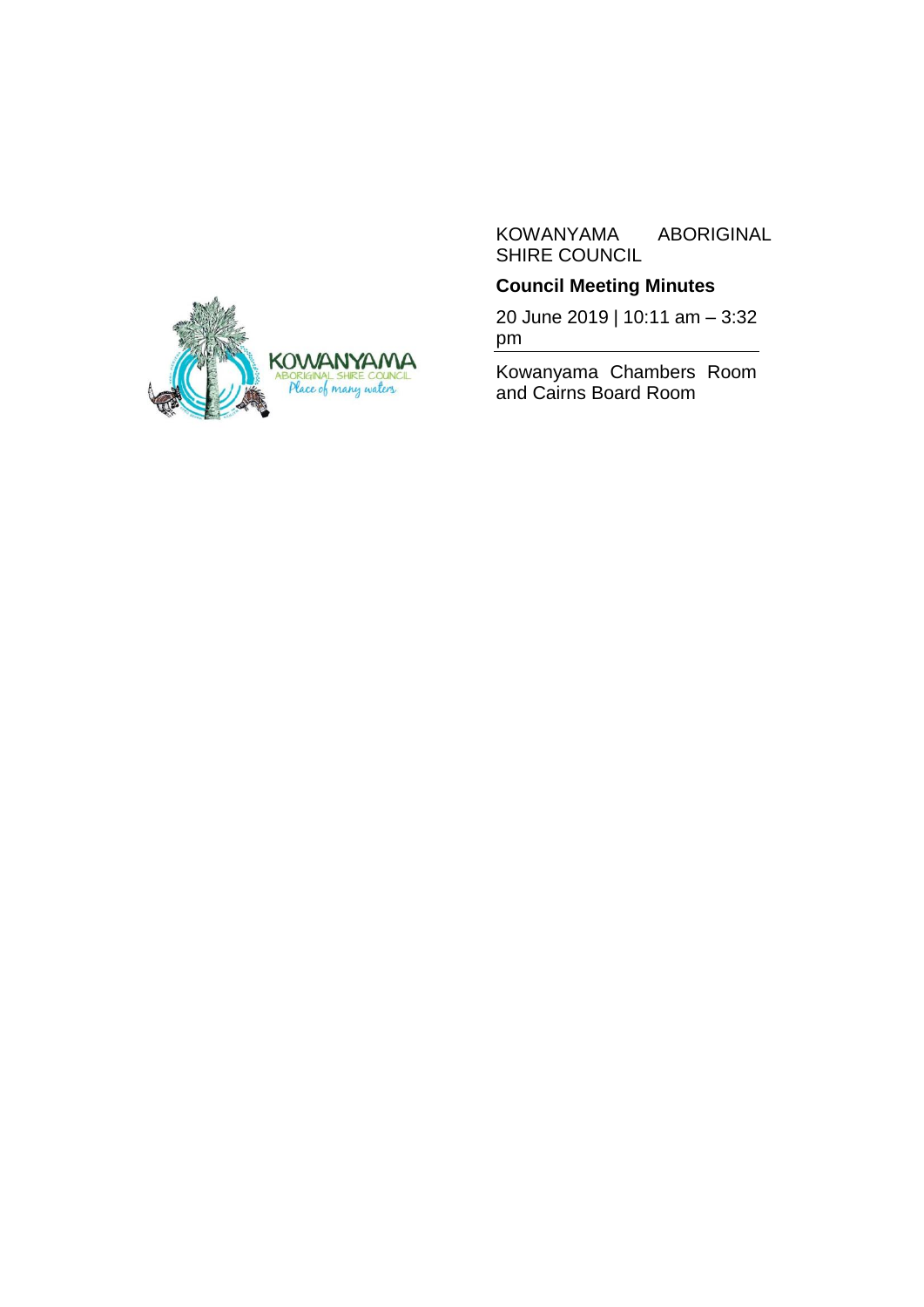# **Present:**

# **Councillors**

Mayor Michael Yam (Chair) Cr Aaron Teddy Cr Wendy Wust (Teleconference) Cr John Fry Deputy Mayor Territa Dick

# **Executive**

Gary Uhlmann, Chief Executive Officer (CEO) Katherine Wiggins, Governance and Operations (EMGO) Andrew Hay, Executive Manager Finance (EMF) Tom Corrie, Executive Manager Infrastructure, Works and Projects (EMIWP) Chris Delaney, Executive Manager Human Resources (EMHR)

# **Apologies**

Michelle Vick, Executive Manager Community Services (EMCS)

# **1) Welcome & Apologies**

The Mayor welcomed Councillors to the meeting.

# **2) Updates to Councillor Register of Interest or Related Parties**

Nil

# **3) Minutes from Previous Council Meetings**

| <b>RESOLUTION - Minutes</b>                                                                                                                | <b>Moved Cr Wust</b>                    |
|--------------------------------------------------------------------------------------------------------------------------------------------|-----------------------------------------|
| <b>Minutes for May Council Meeting</b>                                                                                                     | <b>Seconded Cr Dick</b>                 |
| That the minutes of the May 2019 Council<br>meeting be adopted as true and accurate<br>with changes to be made regarding the<br>apologies. | <b>MOTION CARRIED,</b><br>All in favour |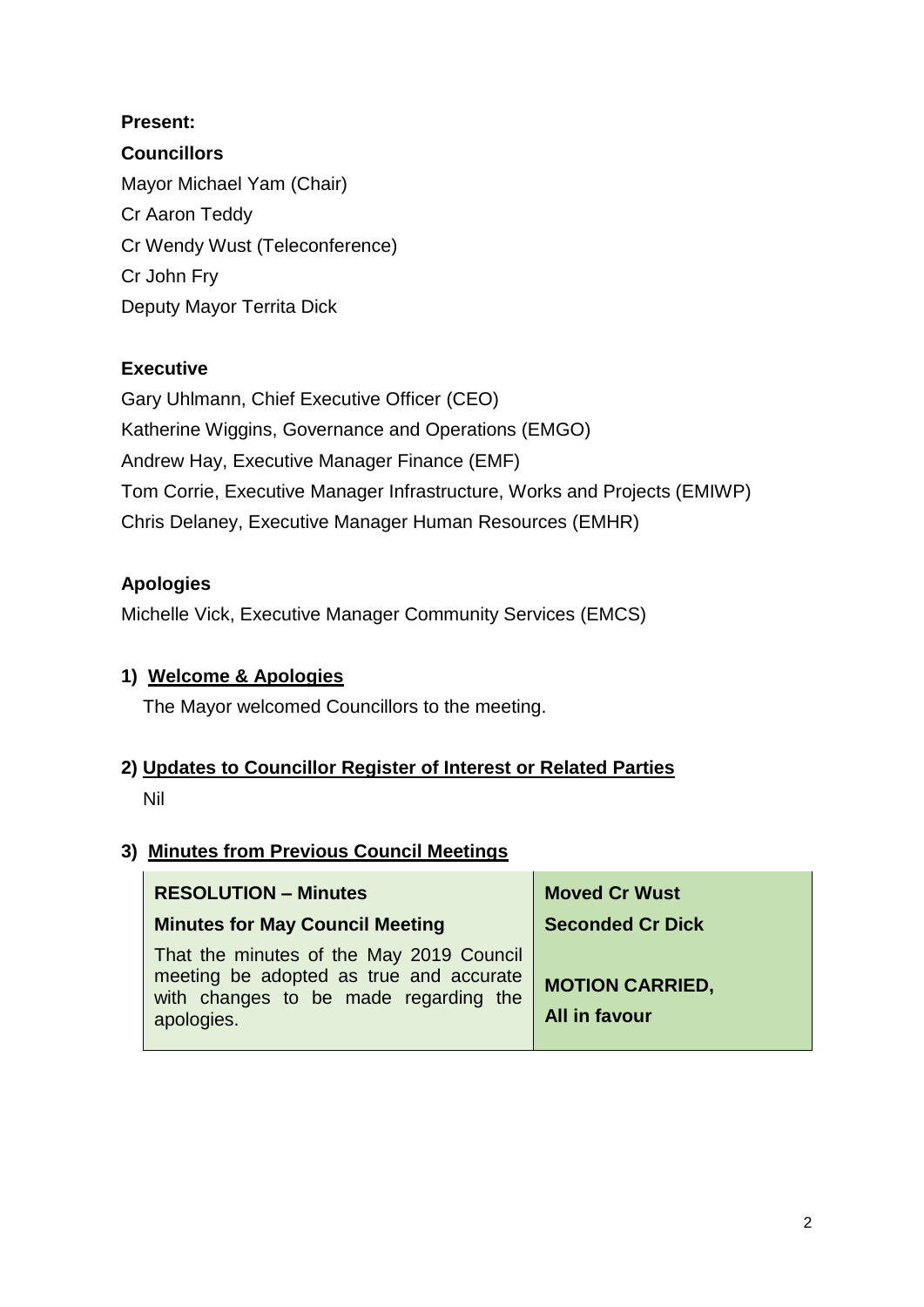CEO and Mayor to contact Premier about the opening of the Men's shed

#### **Action Item**

EMIWP to advise Paul Clemminson (ICCIP) that the dump move will be a part of the project plan

## **Action Item**

EMIWP to progress helicopter flyovers to address the Corella problem in community which would reduce the amount of noise and destruction of habitat in Kowanyama

Councillors asked about the progress of the batching plant tender. Mr Corrie advised that the assessment was in process and that a Special Council Meeting will be arranged to discuss the tender.

#### **Action Item**

PA to set meeting time and dates for EMIWP, CEO and EMF to review batching plant tenders

#### **Action Item**

PA to create notice for Special Council Meeting to be held 27<sup>th</sup> June 2019

#### **4) Action Items from Council Meeting**

- a) Ms Wiggins presented the actions from the May Council meeting.
- b) Ms Wiggins presented the "All Current Action Items".

Councillors went through action items from previous meetings. No questions or comments were made on the outstanding items on the register. Ms Wiggins stated that the Executive Team will continue working on the outstanding items to make sure that they are actioned in a timely manner.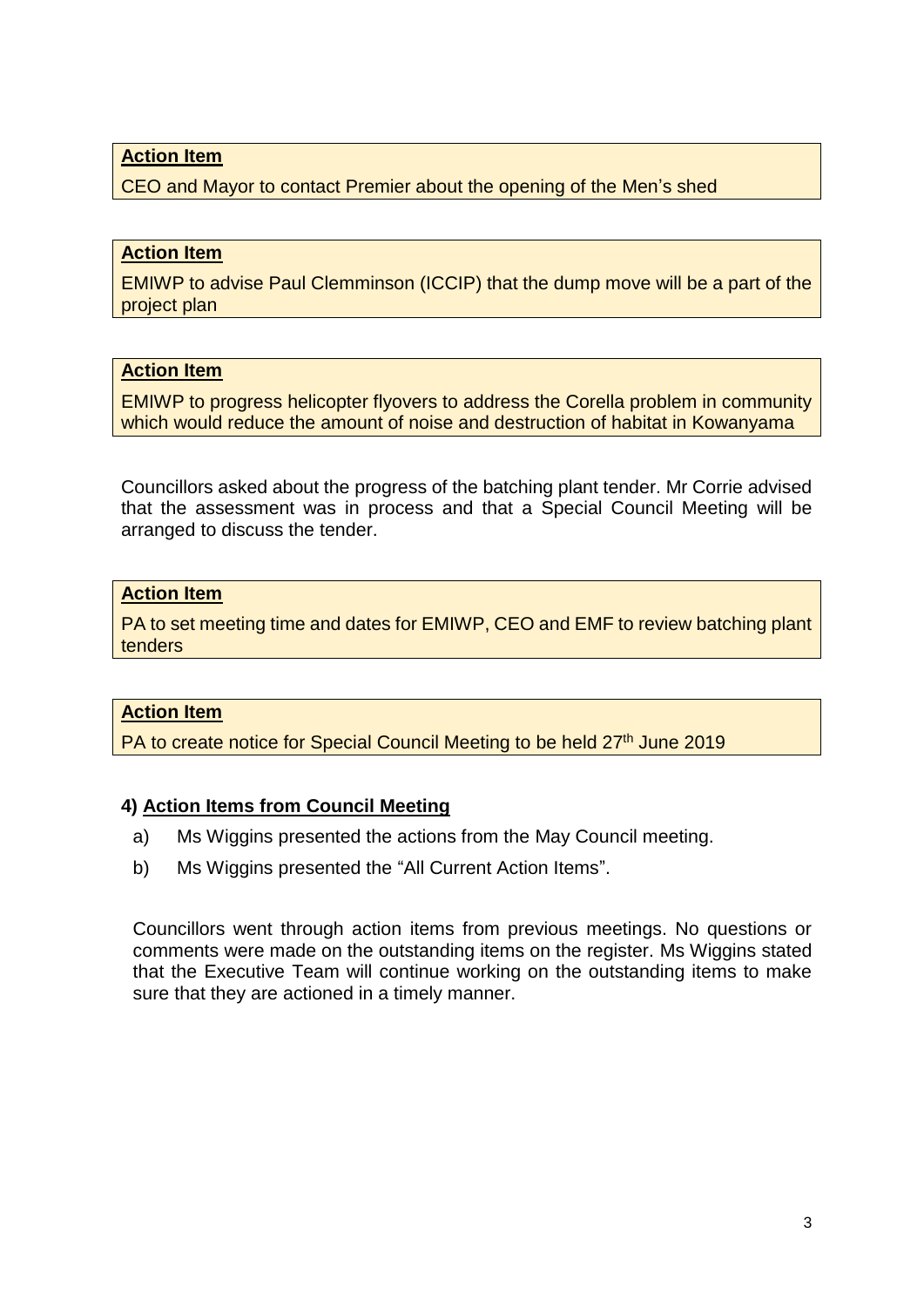# **5) Departmental Updates**

# **a) CEO Update**

Mr Uhlmann presented his report to council.

## **Key Priorities**

Mr Uhlmann stated that his key priority for the first month was to gain an understanding of the business of Council, meeting staff and stakeholders and visiting our facilities. In addition, Mr Uhlmann stated that his focus has been on priority projects and grants that needed to be expended prior to 30 June.

The following items and progress were noted:

- 1. The financial performance for the year is strong and there are minimal concerns now about unspent grant monies or outstanding reporting impacting on receiving outstanding monies.
- 2. A significant focus on key projects has seen delivery performance improve e.g. significant progress has been made on the Men's Shed and other projects.
- 3. Department of Housing and Public Works has informed us that we have been allocated \$2.35m from the State Government Interim Housing Program for improved housing outcomes for Kowanyama.
- 4. Meetings with the Department of LGRAMA appear to have cleared the roadblocks that have caused no approvals to be issued by the department in the last 18 months for any of the proposed projects under the 4 year \$10m ICCIP funding program.
- 5. The Mayor and CEO met with the Mayor and CEO of Carpentaria Shire and obtained an in principle agreement that Kowanyama would undertake the road maintenance program for the National Park in the future and work together to train our road crew on the Dunbar to Kowanyama road after the wet.
- 6. Confirmation was received that the pastoral leases on Sefton and Oriners have been extended to 2049 and 2055. We will apply to have these further extended as soon as we are able under the current guidelines.
- 7. Discussions are ongoing with Carbon farming entities about possibly increasing the scale of the program and increasing the revenue from it.
- 8. Council and CEO attended the Cape Indigenous Leader's Forum in Cairns where some very interesting matters were raised and discussed including:
	- a. The value of an Indigenous Knowledge Centre in each community
	- b. The NT Timber Creek Native Title Case implications for Council Infrastructure
	- c. A revised Remote Housing Strategy by the Department Housing & Public Works incorporating \$40m State government monies & \$105m commonwealth monies
	- d. Cherbourg camera based security strategy

Mayor and Councillors discussed housing situation in Kowanyama and agreed that the funding coming in to community was a great start to addressing some of the problems that are faced in community. Councillors agreed that the Master Plan with all pending future works would benefit community as there would be a clear plan for community to understand the works that council is undertaking and the benefits to community.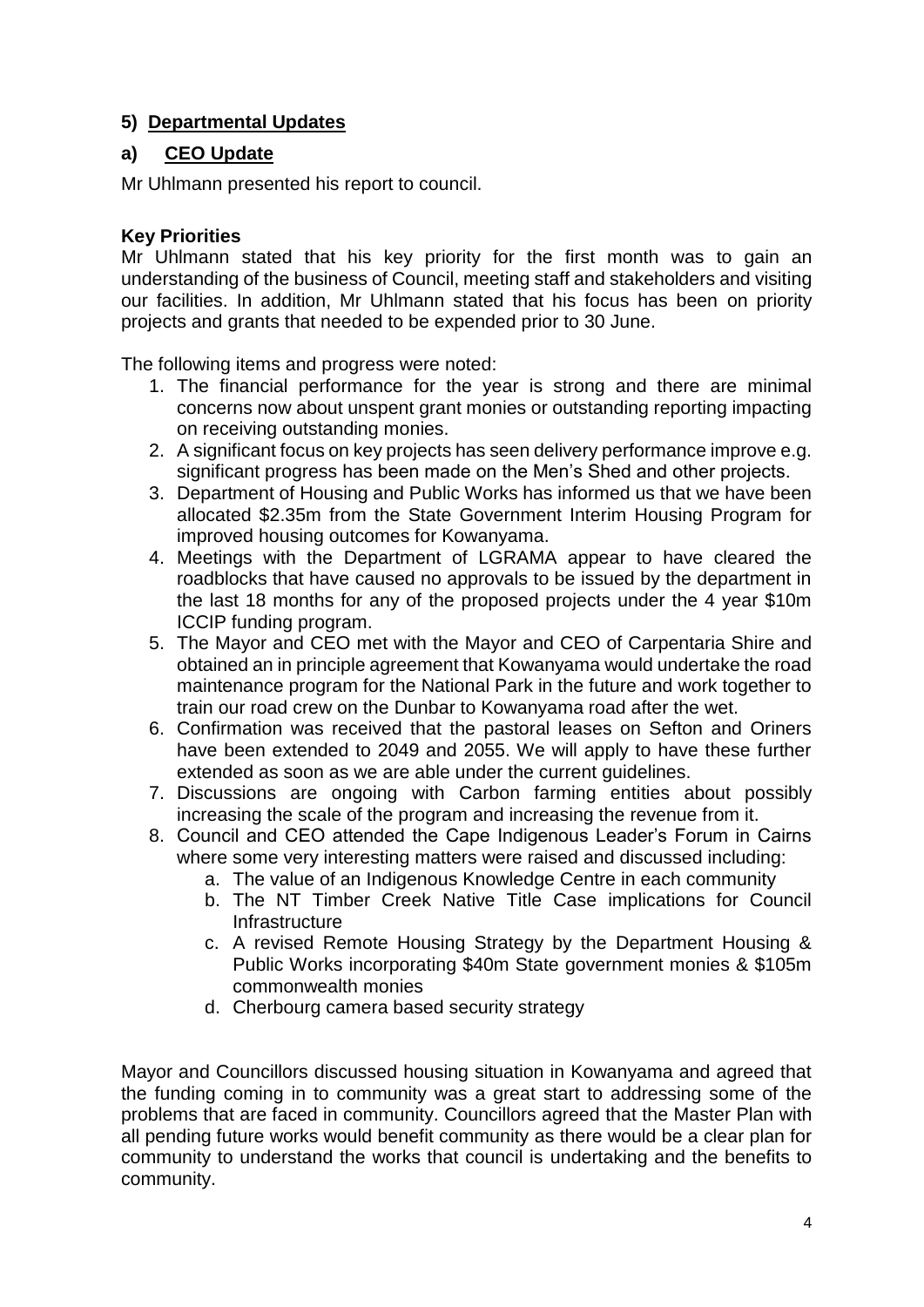PA to set meeting with CEO, Mayor and Viv Sinnamon to look at all artefacts and how we can best conserve and secure them

#### **Future Priorities**

The following should be noted:

- 1. The Director General of DATSIP will be visiting Kowanyama and staying overnight on the 26th June. He is particularly keen to discuss his plans and proposed programs for investing in and improving aboriginal communities – 'Thriving Communities Reform'. The key elements of his day visit will be:
	- a. Meeting with Council and Executive to explain and discuss proposed initiatives
	- b. Meeting with Community Leaders to explain and discuss proposed initiatives
	- c. Touring Kowanyama Aboriginal township
	- d. Evening men's group Kup Murri and discussion
- 2. Program planning for all infrastructure projects for the 2019/20 financial year has commenced and will continue to be refined.
- 3. 3 key employees will be attending a project management course in July with the intention of introducing professional project management disciplines into our daily activities.
- 4. Financial management will be a focus for the coming Financial Year with detailed budgets introduced for all managers, monthly financial reporting and reviews and early identification of any risks and issues being key components.
- 5. A vehicle and plant fleet audit is being undertaken which will result in an auction of unrepairable fleet and a fleet management strategy covering maintenance and replacement according to the needs of each organizational and service delivery area.
- 6. A Kowanyama Master Plan is currently being developed with a final Council and Community consultant day being scheduled.
- 7. A Housing and Development Plan will be undertaken in FY2019
- 8. All business processes for all facilities will be documented and refined and all staff trained in how these processes will work.

The grants area continues to grow with 54 grants totaling over \$34 million currently being administered, this is compared to 2017/18 with 43 grants at \$19.9 million an increase of approx. 78%

*OPERATIONAL GRANTS:*

- **- Community Services –** currently has 14 grant funded programs, requiring monthly/ quarterly reporting, totalling \$1,929,563. This includes Aged Care, Sport & Rec, Radio Station, Women's and Children's Services
- **-** I**nfrastructure Services –** currently has 2 grant funded programs, requiring quarterly reporting, totalling \$952,169. This encompasses Land & Sea and Environmental Health;
- **- General Council –** currently has 4 operating grants requiring yearly reporting; *CAPITAL GRANTS:*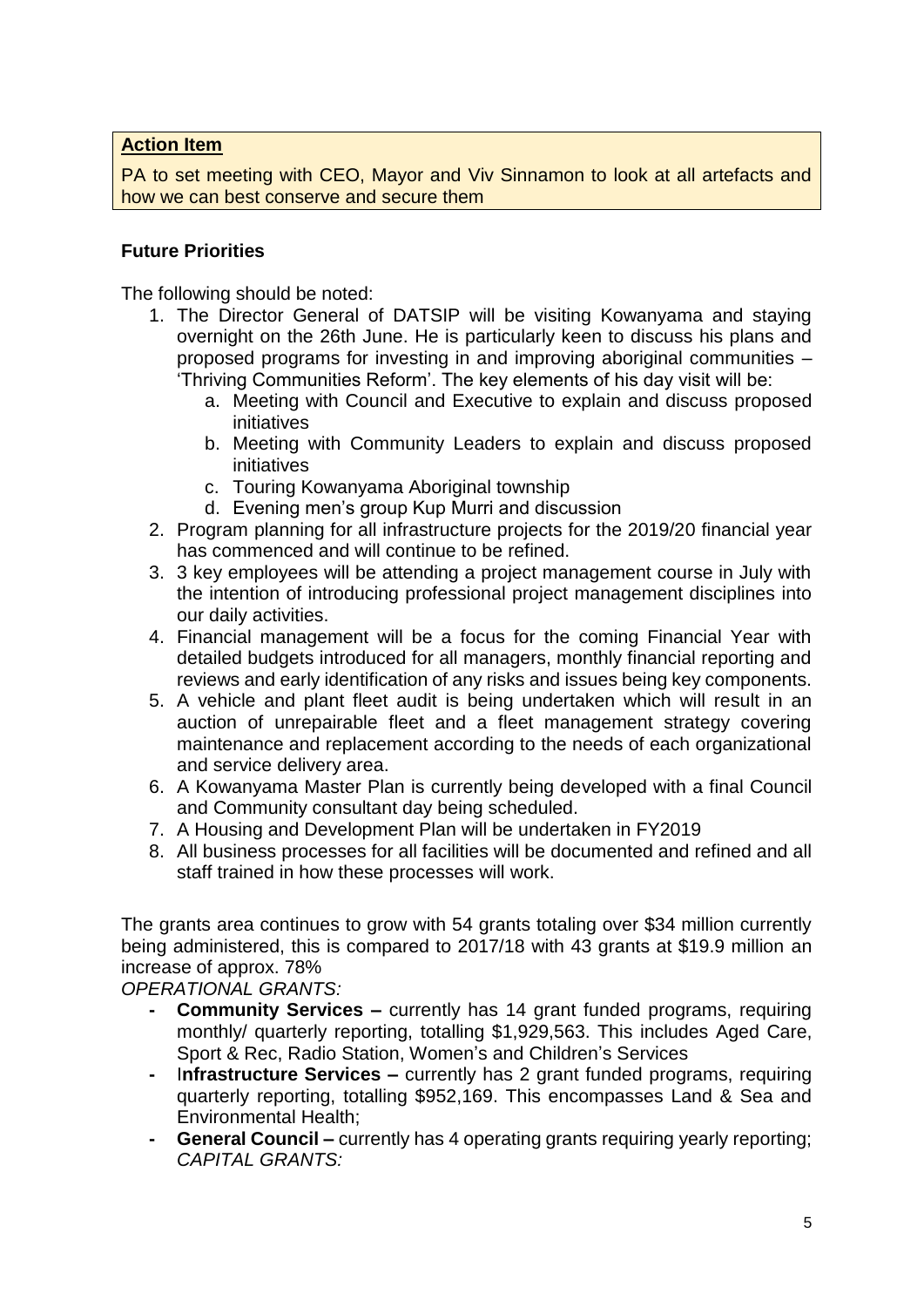- **- Infrastructure – roads –** currently 7 grants with progress claims being made totalling \$12,094,397 including TMR, TIDS, NDRRA, R2R and REPA
- **- Infrastructure – capital works -** currently 27 grants, requiring monthly reporting, totalling \$16,922,100, including ICCIP, Bore 3, W4Q and Airport terminal stage 2

## **Key Details**

*Capital Works Grants – Items of note:*

- **-** \$120,000 to design the airport terminal
- **-** \$1million to construct airport terminal stage 2 being constructed alongside stage 1 Tender closed 13 June and expected to be awarded for both stages by June 30.
- **-** Men's Shed construction \$888,000
- **-** MPC roof works \$956,796
- **-** Yellow Road Plant \$1,100,000
- **-** Aged Care Refurbishment \$453,630 (yet to commence)
- **-** Working 4 Queensland \$1,630,000 for construction of airport terminal stage 1, arts and culture centre, market garden, training centre upgrade, workshop compound upgrade stage
- **-** 1 and ride safe bike path

#### **New Projects**

Current operational grant funding will continue for the 2019/20 financial year with agreements being extended. These may receive a CPI increase, however will be kept the same for budgeting purposes - \$2,881,732

Council have just been awarded the following projects, totaling \$3,084,488, which will commence in July:

- **-** Canteen & Blue Café upgrade & refurbishment \$946,688
- **-** Working 4 Queensland \$1,560,000 for workshop compound stage 2 and contractors camp upgrades.
- **-** Bore 3 connection \$487,800
- **-** Purchase of knuckle boom lift (PM&C special project) \$90,000

The ICCIP funding will continue until projects are completed – 2021

#### **Action Item**

CEO to communicate with Carpentaria Shire about road maintenance. Once Memorandum of Understanding is finalized the money will come directly to Kowanyama Roads rather than via Carpentaria

#### **Action Item**

Sefton and Oriners extensions to be monitored by EMGO and council to make next extensions as required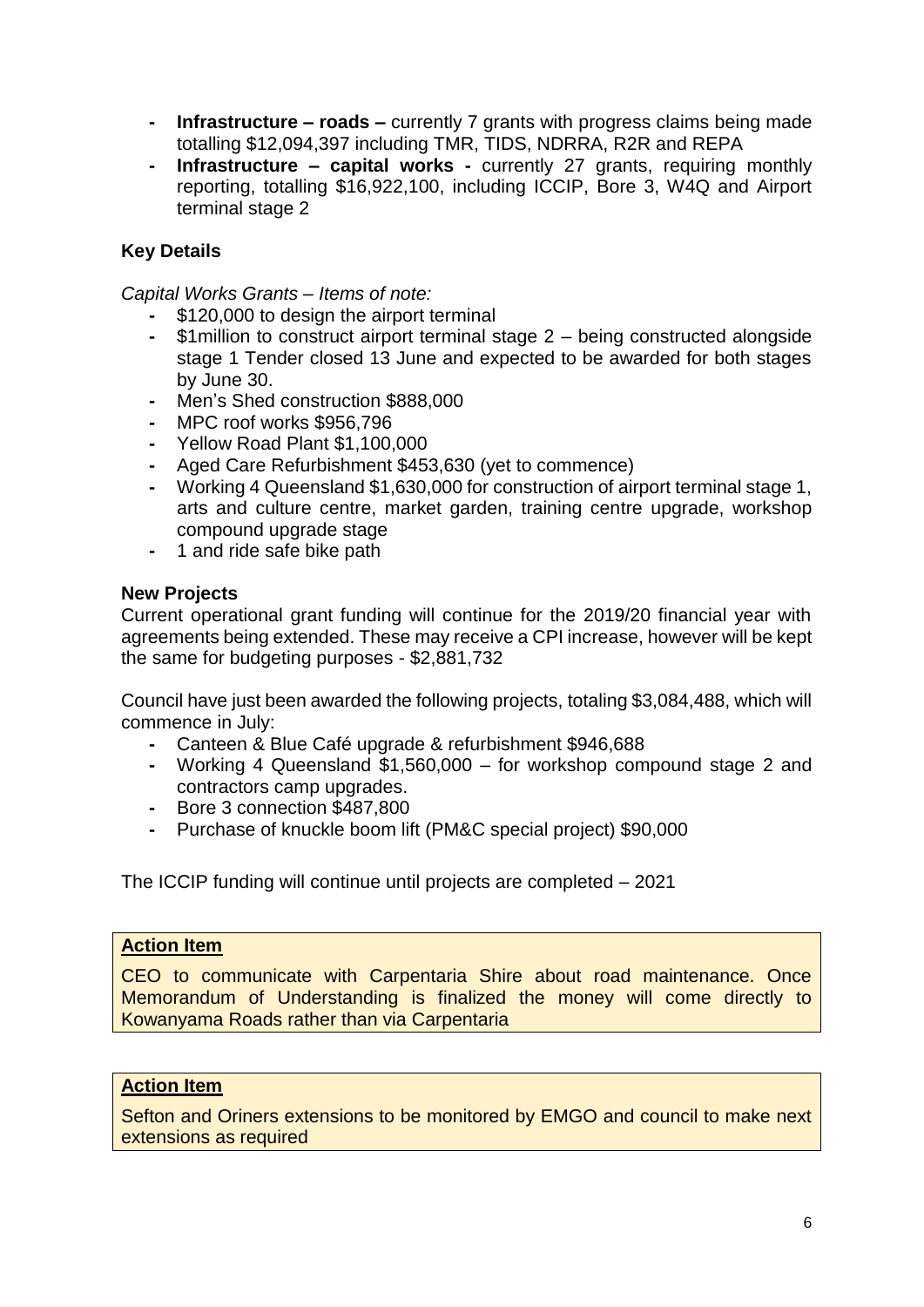EMIWP to undertake audit of street lights to be completed and to see how many more we need and approximate costs. To be presented in July council meeting.

#### **Action Item**

CEO to progress with Dr Chris Zara about the possibility of using funding to get a community 4WD bus

#### **Action Item**

CEO to follow up with EMCS about the funding of play group containers

#### **Action Item**

PA to schedule budget workshop for councilors wither first or second week of July

#### **Action Item**

PA to schedule a meeting with Grants and Business Development Manager, CEO, EMCS, EMIWP to discuss pool

#### **Action Item**

EMHR to organize online fraud training module to be completed by all councilors and **Executives** 

#### **b) Governance and Operations**

Ms Wiggins presented the report for Governance and Operations.

#### **Cattle Company**

Following a meeting between CEO, EMGO and PWC, CEO and Mayor will be meeting with the PBC the week of the 17 June to gain clarification on their views for the cattle company.

#### **Leases**

Ongoing

• Sports and Recreation Association– Canteen and Blue Cafe

• RAATSIC – additional office space - **Complete**

• Apunipima – social and emotional well-being center – **Complete.** Further discussions with Apunipima regarding the build.

• Anglican Diocese – church, store and residence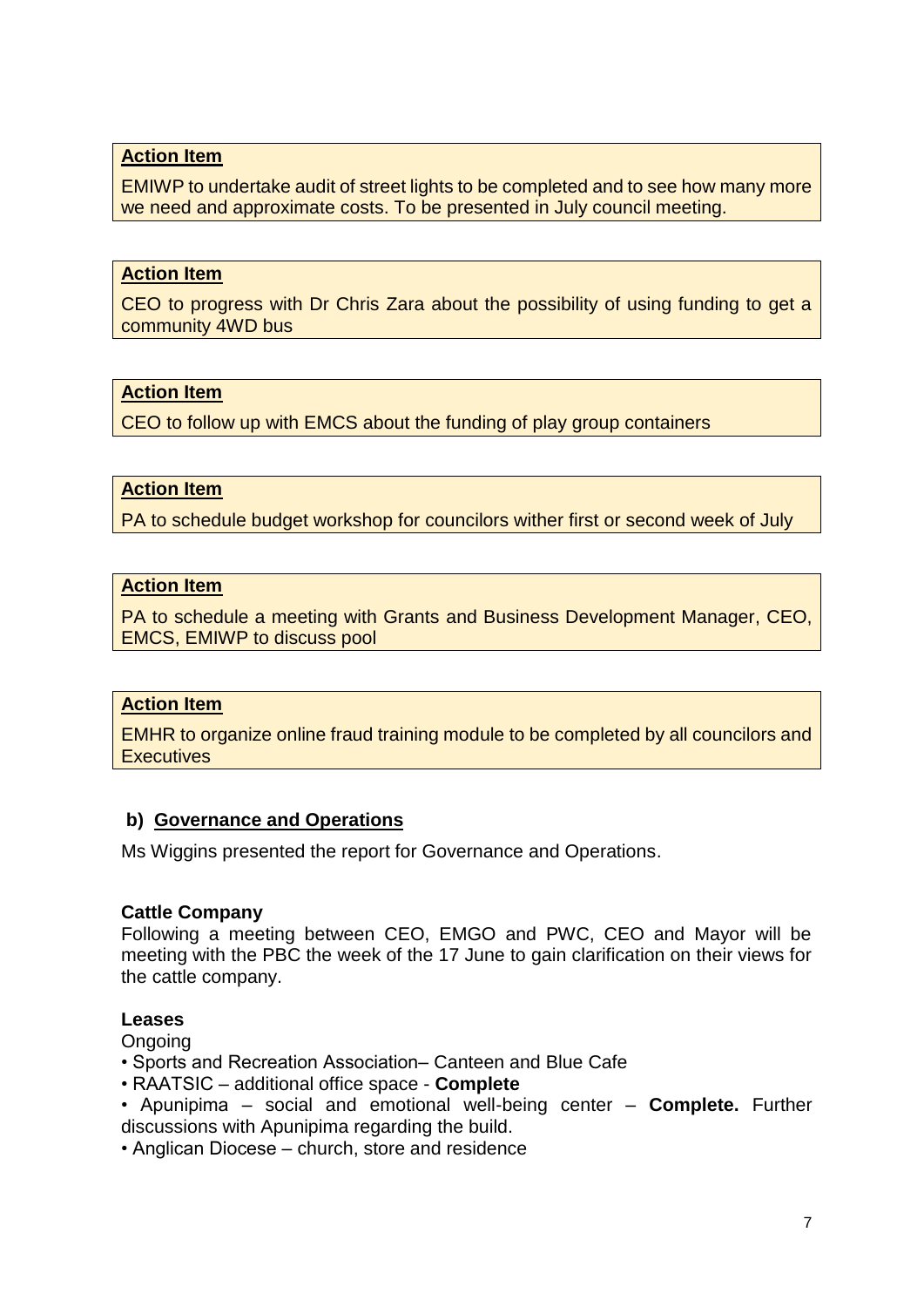#### **Operational Plan**

A revised Operational Plan for 2019-2020 is currently in development. A draft plan will be provided for comment once CEO has confirmed current projects with the Executive Team.

#### **Masterplan**

DATSIP are currently developing the Masterplan for community. Following their community consultation a draft masterplan has been developed**.** We have requested that DATSIP undertake a final workshop with Councillors, key Council staff, Ranger representatives, PBC and other traditional owner representatives. The workshop is proposed for the 10 July.

#### **PBC**

Council recently received correspondence from PBC about the alleged use of materials on PBC owned land and native title land. We are currently seeking further details from Council employees about use of land. We are also seeking to enter into an Indigenous Land Use Agreement (ILUA) with the PBC for future land use.2

#### **Information technology**

Council is transitioning from Future Computers to Fourier on 17 June 2019.

#### **Photos**

Council is currently working with a photographer to take aerial images for inclusion in the annual report and future newsletter. Advice is sought from council as to areas that are not appropriate to photograph.

#### **Local Fare Scheme**

The Queensland government have announced that the Local Fare scheme has been extended for another 24 months. Council will continue to advocate for the scheme to be staggered so that residents of 1 and 2 years are also eligible for a proportion of flights.

#### **Special Public Holidays**

Special Public Holiday's for 2020 have been proposed as:

- Friday 17 July– Cairns Annual Show
- Monday 3 August– Kowanyama Rodeo Day
- Monday 17 August– Kowanyama DOGIT Day

#### **Elected Member Training Opportunities**

LGAQ (Peak Services) have released their calendar for Councillor training opportunities.

#### **Office of the Independent Assessor (OIC)**

The OIC has developed resources for Councillors such as previous Tribunal Decisions and key issues in Conflict of Interest. [https://oia.qld.gov.au/office-of-the](https://oia.qld.gov.au/office-of-the-independentassessor/resources-for-councillors.html)[independentassessor/resources-for-councillors.html.](https://oia.qld.gov.au/office-of-the-independentassessor/resources-for-councillors.html) We encourage councillors to view the materials.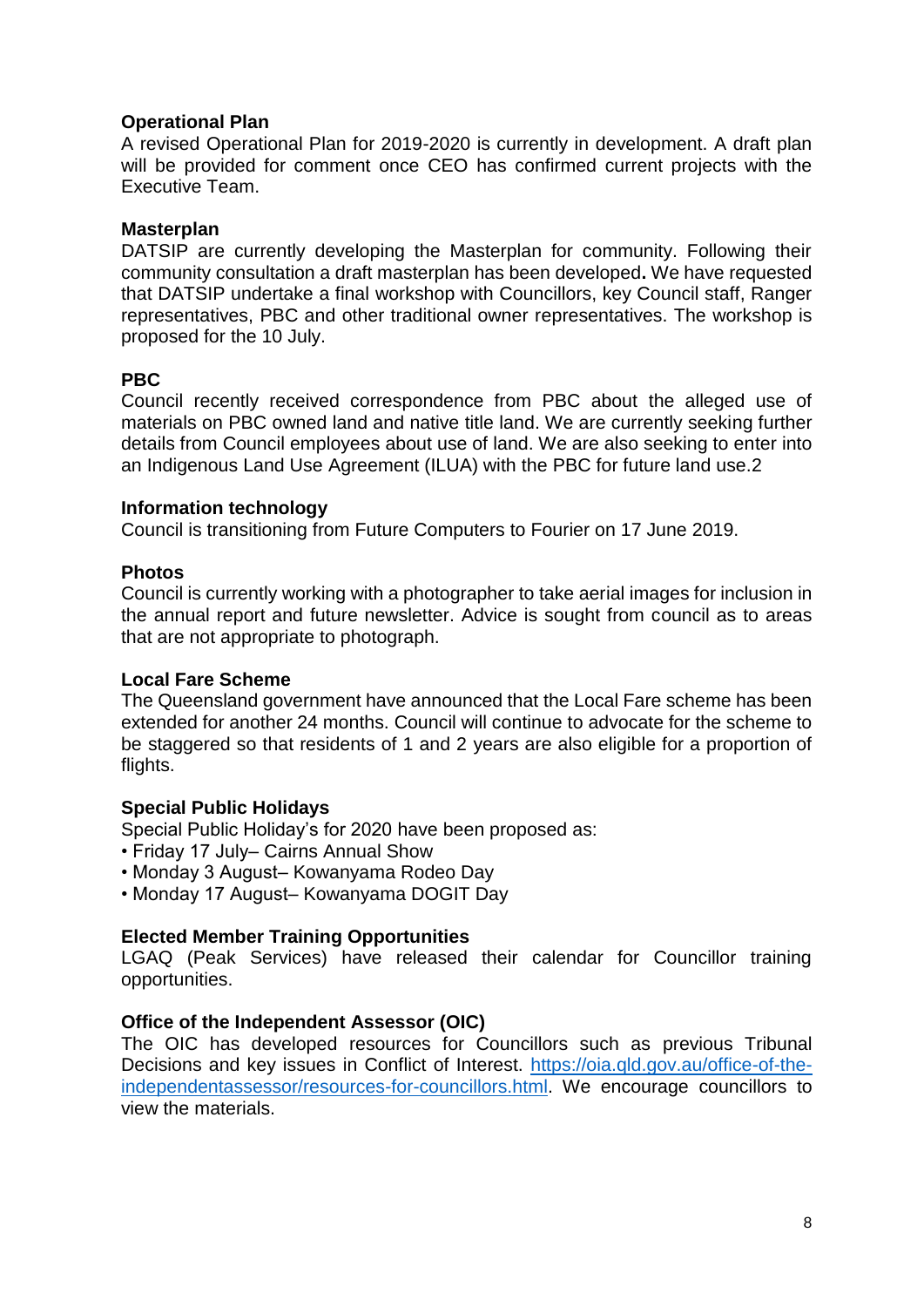CEO and EMIWP to follow up on community request for a more suitable location and size for morgue

# **Action Item**

EMGO to provide correspondence to special public holidays for 2020

# **c) Finance**

Mr Hay presented the monthly report

# **Key Updates**

# **1. Financial Report June 2019**

A monthly Finance report for the month of May 2019 has been prepared as at

## **Attachment 1.**

Key points from the April 2019 YTD report are as follows:

- net result is a \$,1,467k surplus, this is \$1,190k more than budget
- actual net income is \$32,959 this is \$4,221 k lower than budget
- actual expenditure is \$31,491, this is \$5,412k lower than budget
- Untied Cash Funds balance is \$4,679k

# **1. Credit Card Acquittal**

Mr Hay also presented the acquittal for the Council's Credit Cards.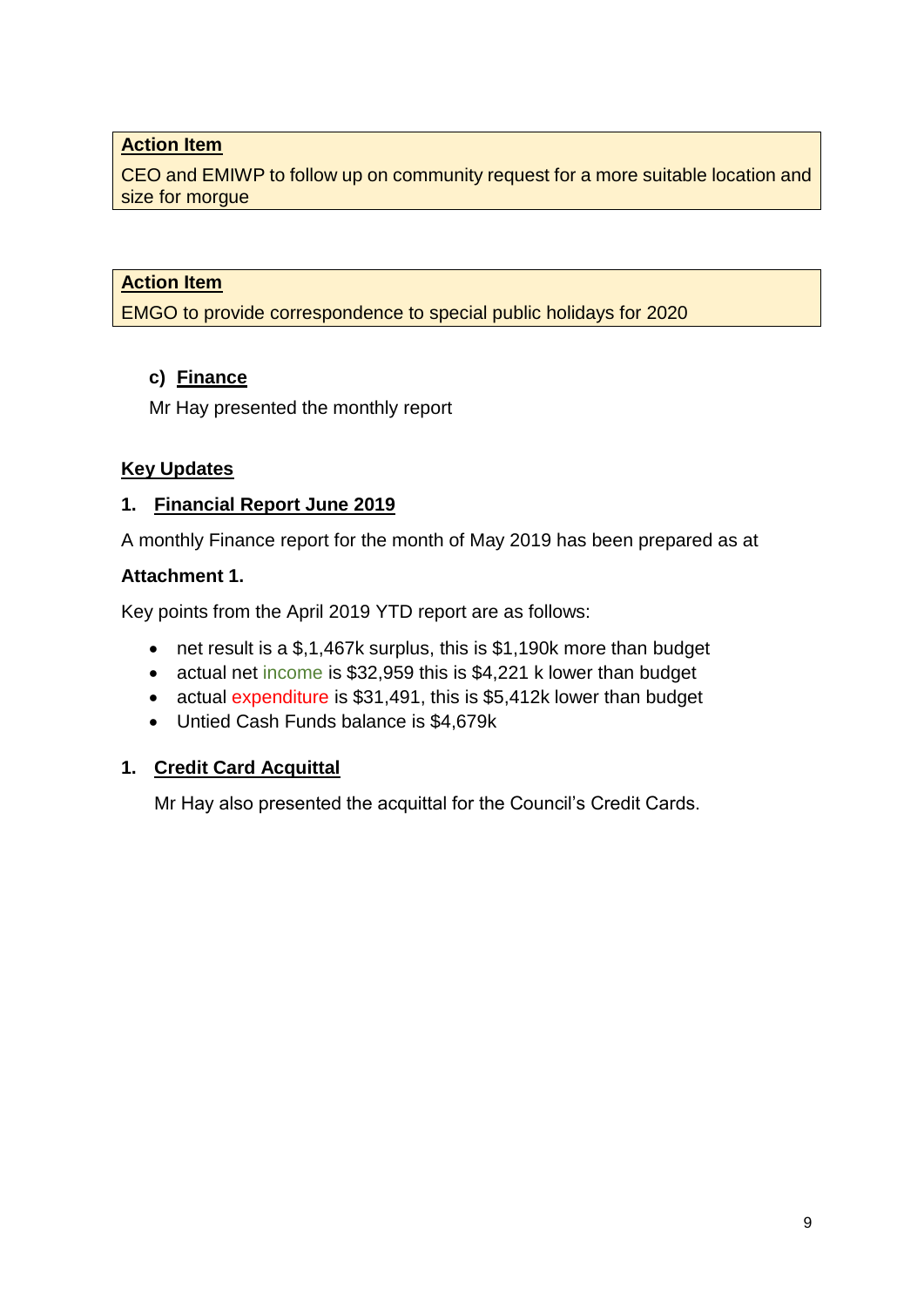# **d) Infrastructure Works & Projects**

Mr Tom Corrie presented the monthly report

#### **Executive Summary**

All departments within the Infrastructure Portfolio are continuing to implement improved productivity strategies with outstanding results. Mr Corrie stated that he has instigated fortnightly Line Manager meetings to maintain the ongoing strategies implementation and address.

#### **Works -Roads**

The ATSI TIDS allocation for 18/19 (Topsy Gravel and Formation Application) has been forwarded to TMR Cloncurry for assessment and approval. Awaiting confirmation, this program is to be completed before EOFY inclusive of on ground works and materials supply. KASC will organize materials and work force to complete.

CEO, JRG, Grants and EMIWP have commenced a mapping and scheduling process we will develop for the 19/20 roads projects and the ongoing 4 year programs of the Roads to Recovery and ATSI TIDS allocations

Training of local workers/operators needs to be undertaken before KASC can honestly undertake works on its own, partnerships with local and external contractors will facilitate this skills and knowledge transfer to Council staff.

## **Works - Building Services**

Building Services team continue to improve the completions under the BAS responsive maintenance program. Building Services Manager appointed, Ms. Pamela Lumsden has accepted the position.

Council have appointed another fully qualified carpenter who has been of great assistance to the Building Services team, we currently have our apprentice Julius Bernard working under supervision of Jason and on successful completion of probation appoint another local apprentice to undertake their carpentry apprenticeship.

**Training Centre Accommodation** – 90% complete, internal kitchen and laundry to complete. Only minor works to finish has been set back to complete priority jobs.

**Men's Shed** *–* To be advised.

**Airport Terminal Stage 2-** Existing block decommissioned and demolished, implementation of slab form works to commence week of  $17<sup>th</sup>$  June

**Indigenous Communities Critical Infrastructure Program** – Meeting organised attended with Paul Cleminson (DLGRMA) in Council chambers, assessed prioritised critical upgrades required in community and obtain feedback from Paul. CEO also advised DLGRMA of Council process and structuring of program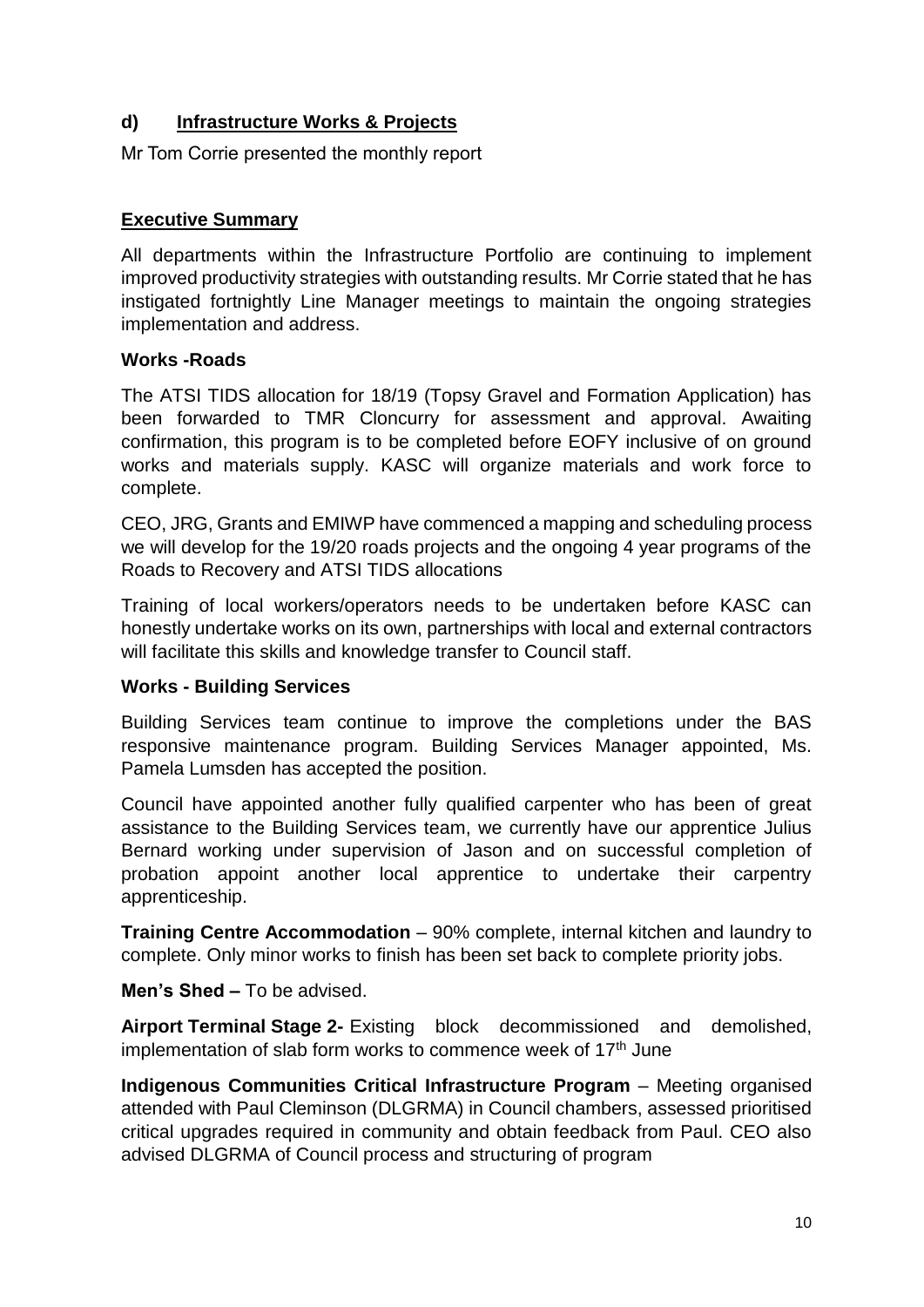**Workshop** – Workshop Supervisor Position has been advertised.

**Airport –** Airport team have been nominated and received the RFDS Local Hero Award. Voting is now open for our Local Heroes Statewide competition. Please let friends and family know and vote daily for our community and Airport Team.

Maintenance around runway and apron needs to be undertaken on weekends (no scheduled flights) to minimise bird hazards.

Back burns will be undertaken on the south western approach when winds are favorable. Fire breaks have been cut by Council.

Fit for purpose vehicles required to service airport include Safety Vehicle (4WD twin Cab Tray Back) and baggage tug.

**Lands Office/ Carbon Project –** Oriners carbon burns are currently the planning stages to commence in the next couple of weeks. Working with team on vehicle maintenance, the Rangers need to assist in maintaining their vehicles to prevent down time awaiting for repairs.

**Fire Season –** Fire breaks have been cut around the township and homelands. It seems younger people are starting fires close to town as the Adams family, Joe, Maxine, Kyle and I have been fighting fires and doing back burns on most evenings these last couple of weeks. May need to look at more education and notices being dispersed in relation to the danger wild fires present to community housing and health issues.

#### **Action Item**

EMIWP to discuss with SES about targeting the youth to join Kowanyama SES

#### **Action Item**

EMIWP to discuss with RFS about targeting youth to join Kowanyama RFS

Council broke for lunch at 12.45

Council meeting resumed 13:15

#### **e) Community Services**

Ms Vick was unavailable to provide monthly update. Councillors reviewed Mrs Vick's report.

#### **Action Item**

EMCS to check the funding conditions for the purpose of the play group containers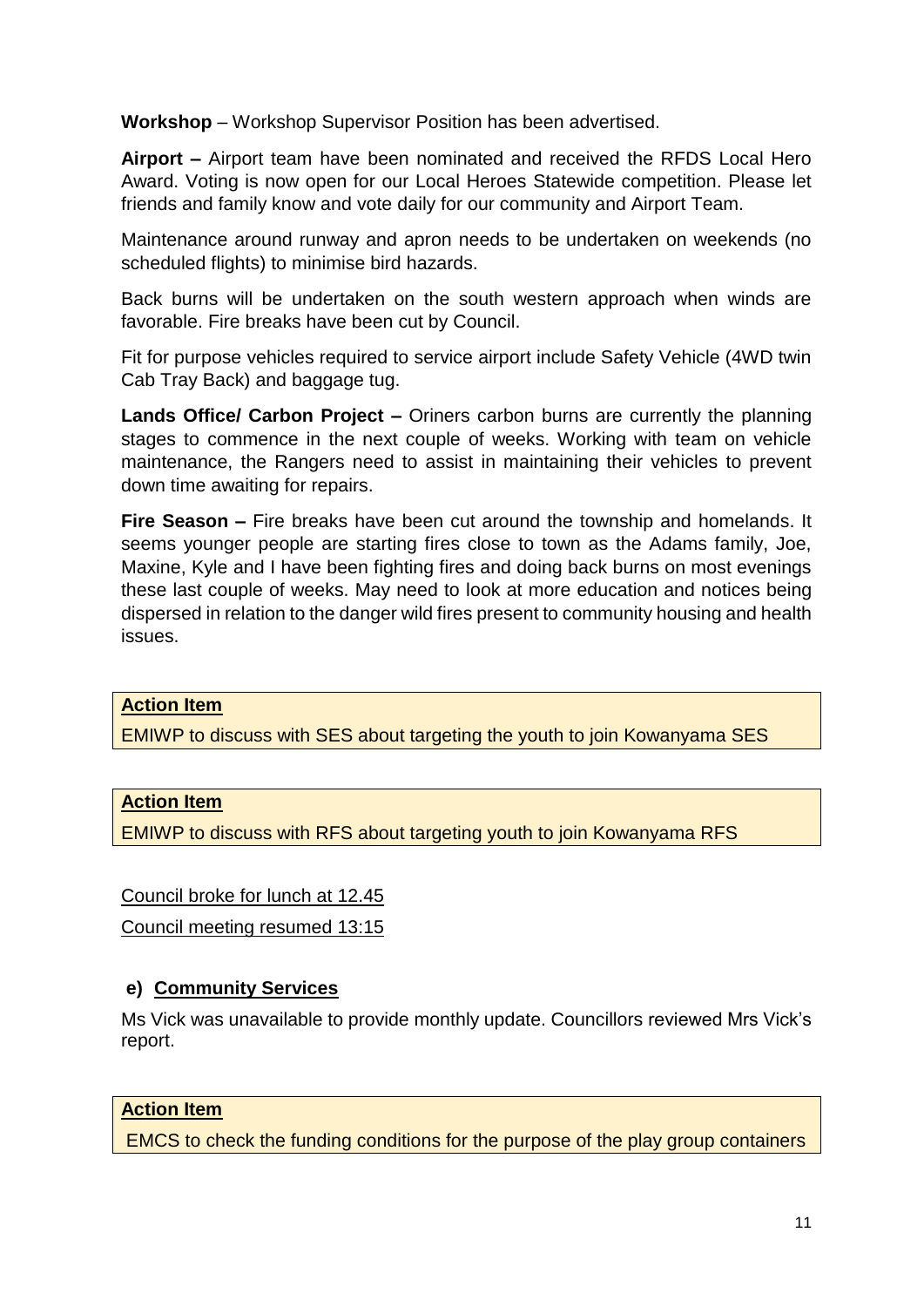# **f) Human Resources**

Ms Delaney presented the monthly report for Human Resources.

# **Executive Summary**

Staff numbers: 125 Current advertised Vacancies: 5 Current Workers Compensation Claims: nil **Key Details**

- Current vacancies:
	- o Administration Officer *– Cairns (closes 19/06/2019)*
	- o Family Engagement Officer
	- o Personal Assistant to the CEO and Mayor (closes 14/06/2019)
	- o Workshop Manager (closes 14/06/2019)
	- o Plant Operator interviews scheduled
	- o Groundsperson Swimming Pool and Recreation Precinct *appointment on hold until Pool is operational*
- *New Appointments:*
	- o Carpenter Jason Zahn commenced 27/05/2019
	- o Traineeship Essential Services Officer *Raymond Goggleye commenced 28/05/2019*
	- o Animal Management Officer *Shernel Banjo commenced 27/05/2019*
	- o Bakery Assistant *Desmond Crombie commenced 27/05/2019*
	- o Temporary Administration Manger *Sherie Nikolai commenced 20/05/2019*
- Staffing:
	- o Current staffing numbers by Department (*vacant positions in brackets)*

| <b>Executive</b>                               | 6(1)           | <b>Airport</b>                                | 3              |
|------------------------------------------------|----------------|-----------------------------------------------|----------------|
| Kowanyama Admin                                | 3              | <b>Bakery</b>                                 | $\overline{2}$ |
| <b>Cairns Admin</b>                            | 6(1)           | <b>Post Office</b>                            | $\overline{2}$ |
| <b>Building Services</b>                       | 9(1)           | <b>Accommodation</b>                          | 6              |
| <b>Roads</b>                                   | 5              | <b>Radio Station</b>                          | $\overline{2}$ |
| <b>Centrelink</b>                              |                | <b>Women's Shelter</b>                        | 4.5            |
| <b>Community Police</b>                        | 1(1)           | <b>Child Care</b>                             | 4.5            |
| <b>Electrical</b>                              |                | <b>Multipurpose Centre</b>                    | 14             |
| <b>Essential Services</b>                      | 5(1)           | <b>Aged Care Facility</b>                     | 16             |
| <b>Purchase Store</b>                          | $\overline{4}$ | Environmental Health/Animal<br><b>Control</b> | $\overline{2}$ |
| Workshop                                       | 5              | <b>Land And Sea Office</b>                    | 9              |
| Parks and Gardens (Including Market<br>Garden) | 14             | <b>Family Engagement Officer</b>              | (1)            |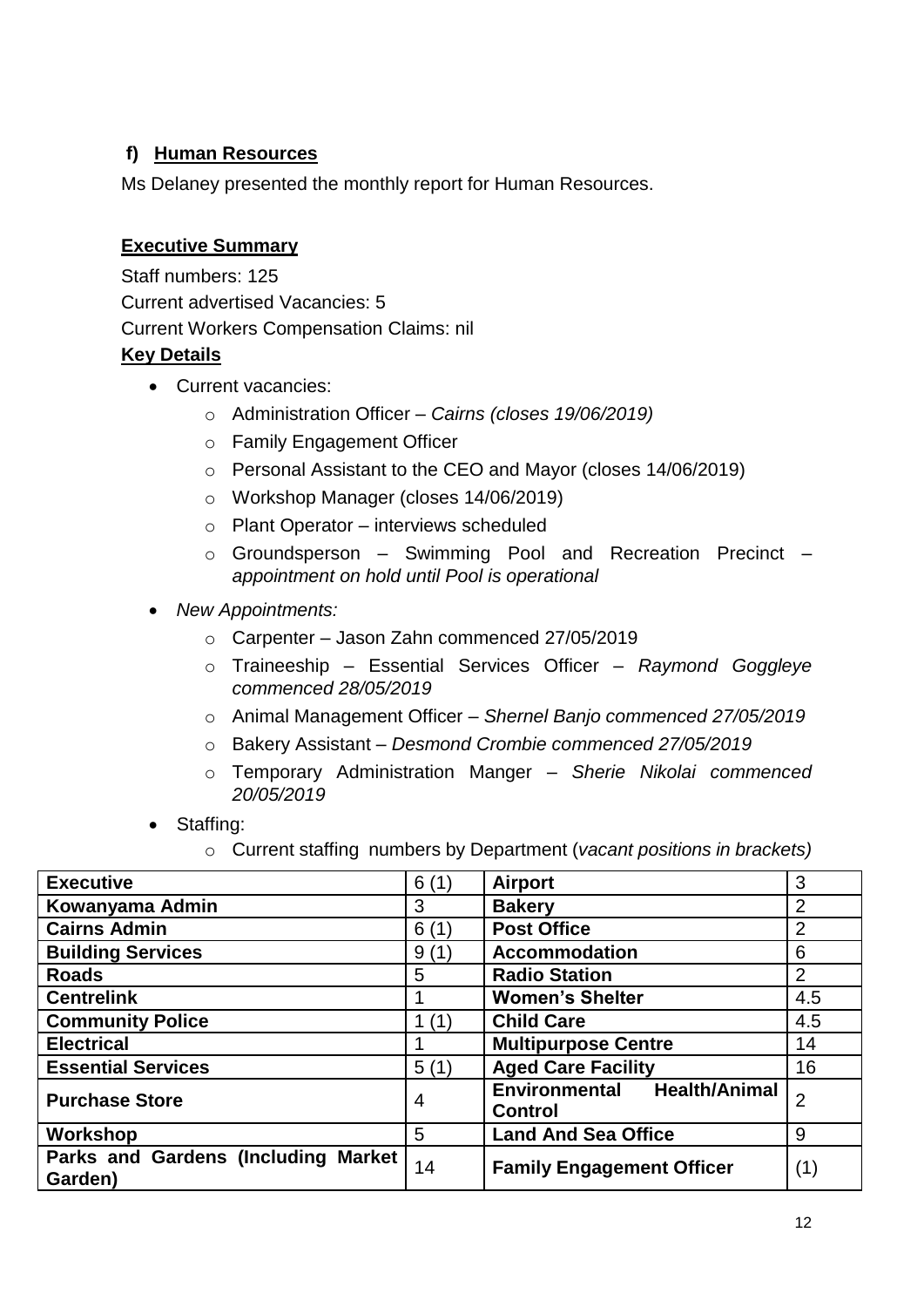#### Training:

- o Online Fraud Awareness
- o Certificate III Horticulture
- o Cert III Cleaning
- o 4wd Training
- o Forklift
- o Microsoft Office and Excel
- o Project Management
- o Remote Solar Installations
- o Authorised Officers
- o First Aid and CPR

## **6) Agenda Reports**

*a)* Festival- Waiving of charges

Ms Wiggins presented the report

The Ngethn o' Festival is being held in Kowanyama in July 2019.

The festival Coordinator Viv Sinnamon has indicated that food stalls would be beneficial to provide food for volunteers and visitors. It has also been noted that the Multi-Purpose Centre kitchen would be useful for the volunteers to utilise in order to prepare foods.

Currently rental of the MPC kitchen, vendor licensing and temporary food licences are included in Council's 2018-2019 Fees and Charges, as below:

**Kitchen per hour: \$25.48 Outdoor Barbeque per Hour: \$20.38 Food licence temporary stall per event: \$61.14 Vendor permit fees per day: \$101.90** 

It has been identified that as the festival is for the benefit of the community, and supports our Corporate Plan, it may be appropriate for council to waive the fees.

| <b>RESOLUTION - That Council waive fees and</b><br>charges for the rental of the Multi Purpose<br>Centre kitchen rental, Vendor Fees for food<br>stalls, and temporary food licenses<br>in in | <b>Moved Cr Yam</b><br><b>Seconded Cr Fry</b> |
|-----------------------------------------------------------------------------------------------------------------------------------------------------------------------------------------------|-----------------------------------------------|
| relation to Ngeth o'.                                                                                                                                                                         | <b>MOTION CARRIED,</b>                        |
|                                                                                                                                                                                               | <b>All in Favour</b>                          |
|                                                                                                                                                                                               |                                               |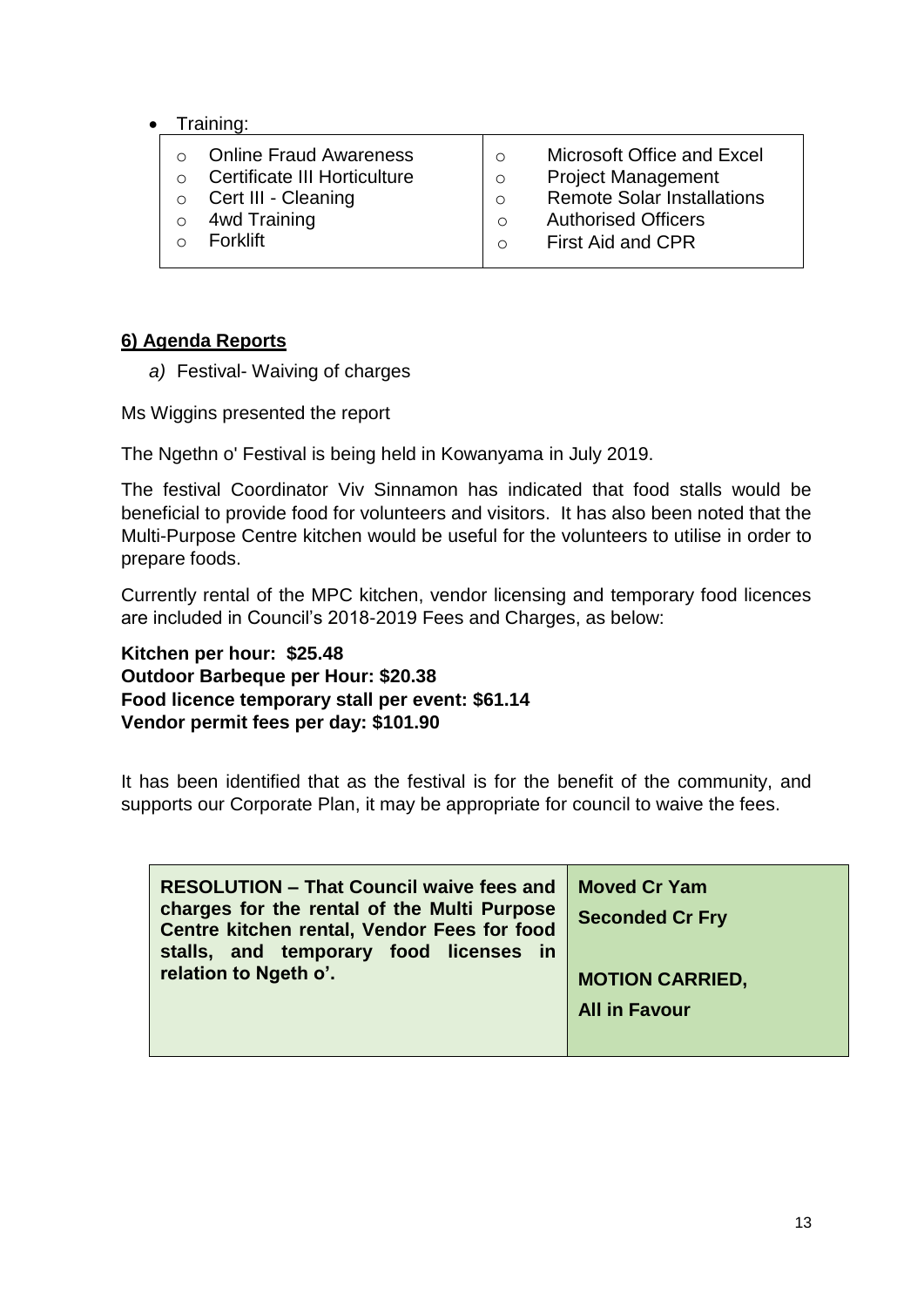| RESOLUTION - that council<br>endorse<br>\$5000.00 from the community grants for the<br>purpose of the Ngeth o' festival in July 2019. | <b>Moved Cr Yam</b><br><b>Seconded Cr Wust</b> |
|---------------------------------------------------------------------------------------------------------------------------------------|------------------------------------------------|
|                                                                                                                                       | <b>MOTION CARRIED,</b>                         |
|                                                                                                                                       | <b>All in Favour</b>                           |

*b)* National Disability Insurance Scheme Update

Ms Bailey presented the report.

#### **Executive Summary**

Registration for NDIS is now complete and service provision has now commenced. Services and stakeholder support is being provided from unit 4 at Aged Care Centre and has been named 'The NDIS Hub'.

To date four service agreements have been signed with five additional agreements due to be signed by 25th June 2019. Date has been set for the 17th June for first submission of support logs and our first payment for service provision is due with 7- 10 days from this date. All future support logs will be submitted, on a fortnightly basis, from the 17th June 2019.

Kowanyama Aboriginal Shire Council is still waiting response from the NDIA Remote Area Team in regards to application sent for community connector role/s.

ITEC health have arranged a visit from an occupational therapist to complete 9 functional capacity assessments for NDIS clients. These assessments are vital to ensure the correct support is being provided to each client and to assess ongoing or additional needs being provided in support plans.

#### **Key Details**

Continued support to implement NDIS service in Kowanyama is required. NDIS Coordinator Role not yet established.

Kowanyama Aboriginal Shire Council is yet to employ Community Connector/s and provide additional support worker hours to meet demand of client needs

#### **Action Item**

EMCS and CEO to review NDIS operations in 1 year

#### **Action Item**

Administration and finance officer to liaise with Cr Wust and elders to tailor NDIS plan so that it is culturally acceptable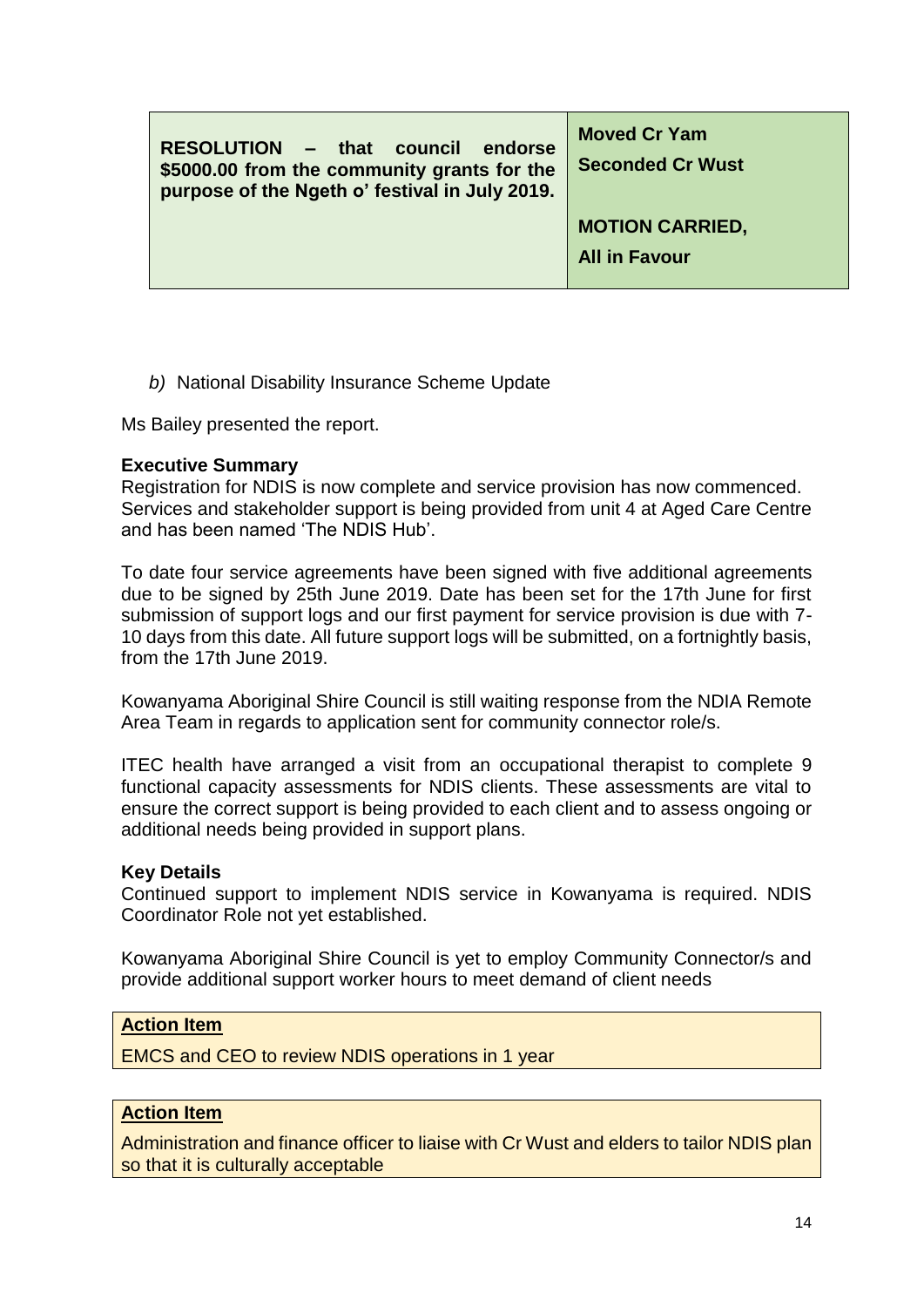# **7) Closed Business**

| <b>RESOLUTION - The Council moves into</b><br><b>Closed Business.</b> | <b>Moved Cr Yam</b><br><b>Seconded Cr Fry</b><br><b>MOTION CARRIED,</b><br><b>All in Favour</b> |
|-----------------------------------------------------------------------|-------------------------------------------------------------------------------------------------|
|-----------------------------------------------------------------------|-------------------------------------------------------------------------------------------------|

| <b>RESOLUTION - The Council moves out of</b><br><b>Closed Business.</b> | <b>Moved Cr Yam</b><br><b>Seconded Cr Teddy</b><br><b>MOTION CARRIED,</b> |
|-------------------------------------------------------------------------|---------------------------------------------------------------------------|
|                                                                         | <b>All in Favour</b>                                                      |

# **7a) Ergon Quote Mains Power Supply**

 $\sim$ 

| <b>RESOLUTION - That in line with Council's</b><br>delegations Council endorse<br>financial<br>payment of \$414,227.27 to Ergon Energy. | <b>Moved Cr Fry</b><br><b>Seconded Cr Yam</b> |
|-----------------------------------------------------------------------------------------------------------------------------------------|-----------------------------------------------|
|                                                                                                                                         | <b>MOTION CARRIED,</b>                        |
|                                                                                                                                         | <b>All in Favour</b>                          |
|                                                                                                                                         |                                               |

# **7b) Audit Committee Minutes**

| <b>RESOLUTION – That Council note the 27 May</b><br>2019 Audit and Risk Committee Minutes, and<br>subsequent flying minutes | <b>Moved Cr Teddy</b><br><b>Seconded Cr Yam</b> |
|-----------------------------------------------------------------------------------------------------------------------------|-------------------------------------------------|
|                                                                                                                             | <b>MOTION CARRIED,</b><br><b>All in Favour</b>  |